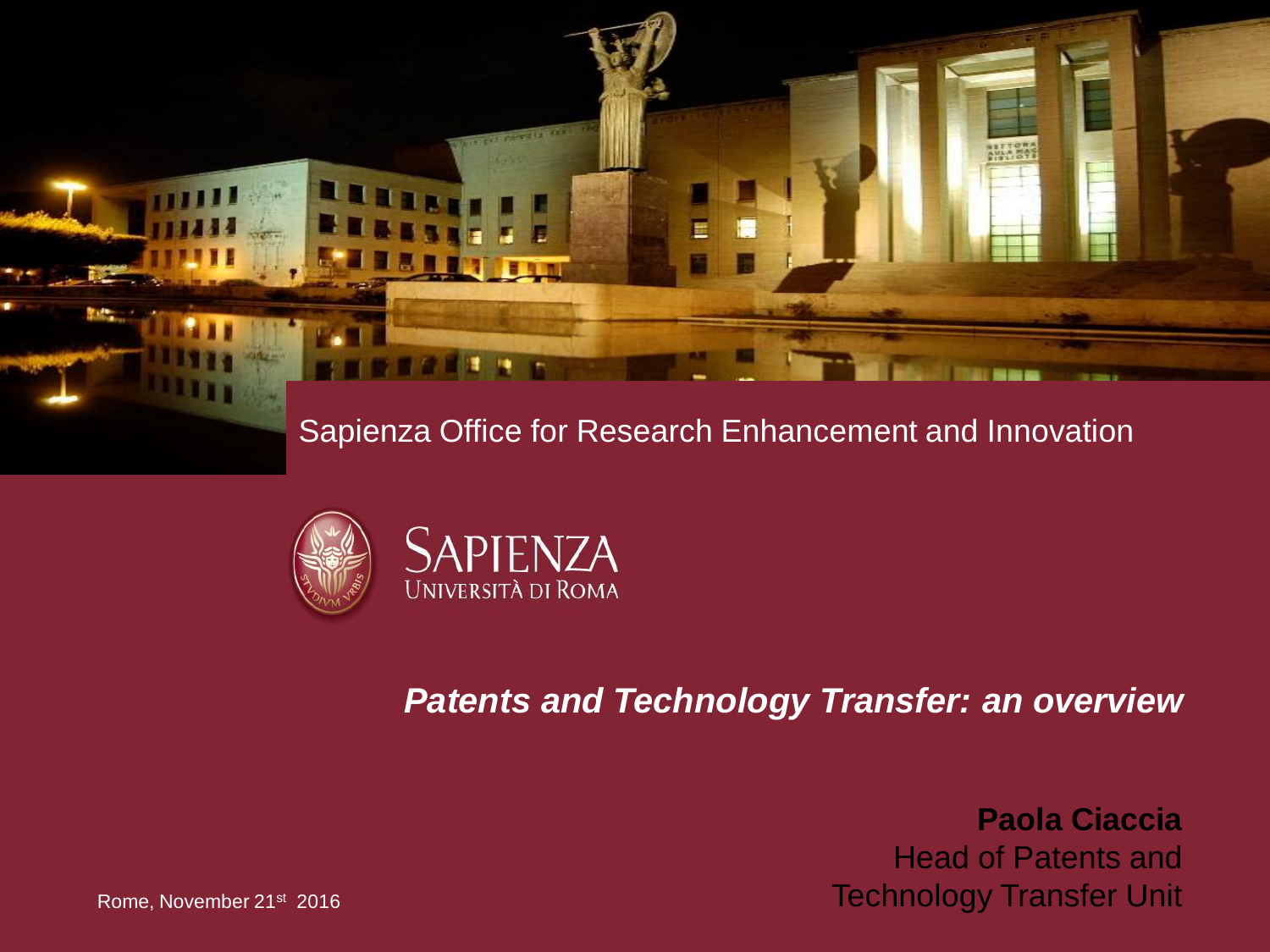### *Valorization and Technology Transfer Office*

TTO assists anyone at Sapienza who wish to develop and transfer IP (i.e. know-how, patents, designs) or launch a startup in innovative fields, based on the results obtained from research and teaching activities.

 $\checkmark$  Patents and Technology Transfer Unit

 $\checkmark$  Strategic Partnership and Start up Unit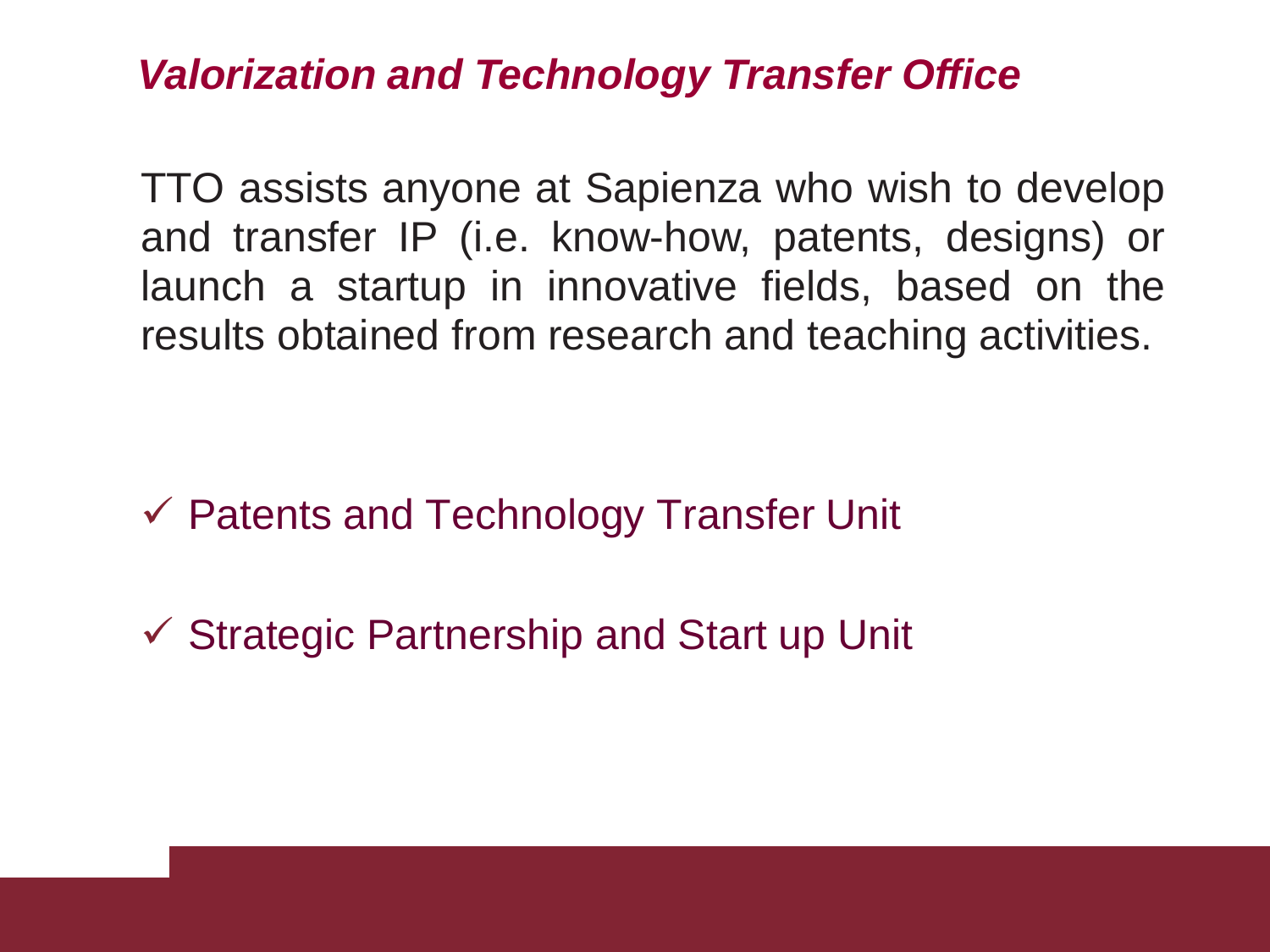### *Valorization and Technology Transfer Office*



#### CONVERT RESEARCH INTO INNOVATION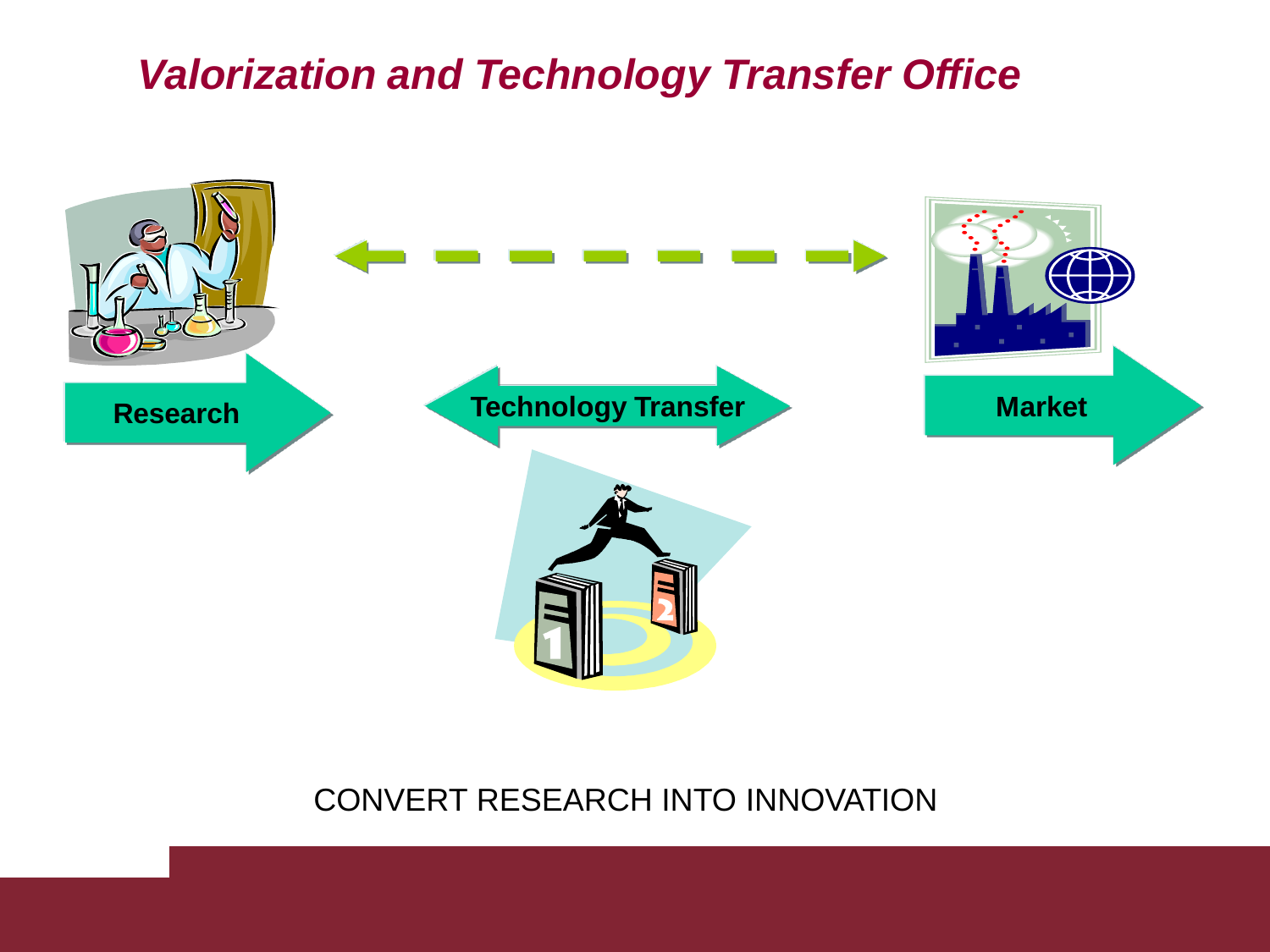## *Patents and Technology Transfer Unit*

- provides guidance in planning an effective patent or other **IP protection strategies** and handle all implementation details during the whole research activities;
- provides support in monitoring and maintaining the **University patent portfolio**;
- organizes group meetings inside departments, with a special focus on young researchers, in order to **encourage entrepreneurial culture and to improve their ability to transform innovative ideas into commercial realities**;
- assists in **technical and market assessments** and actively markets Sapienza technologies to industry partners.
- promotes Patents portfolio through outsource **broker companies**, in order to license or cede the IP to those who are interested in acquiring them;
- coordinates **brand valorization** activities for Sapienza.

.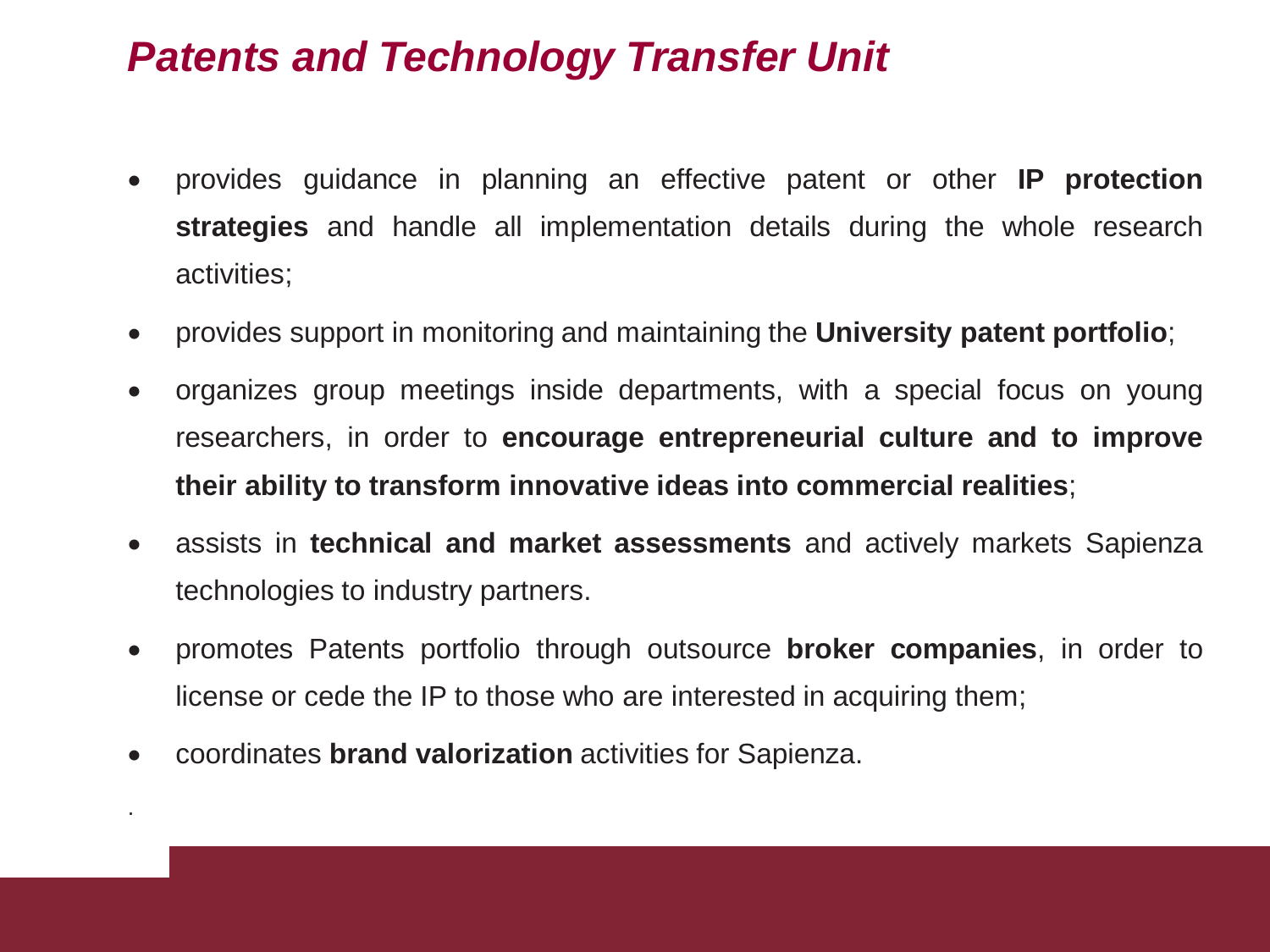*Approaches to innovation*

**Traditional -** publication, conferences, workshops;

**One step forward -** research contracts, consultancy, collaboration projects with industrial actors;

**Modern -** MTA, NDA, Patents, licesing, start up.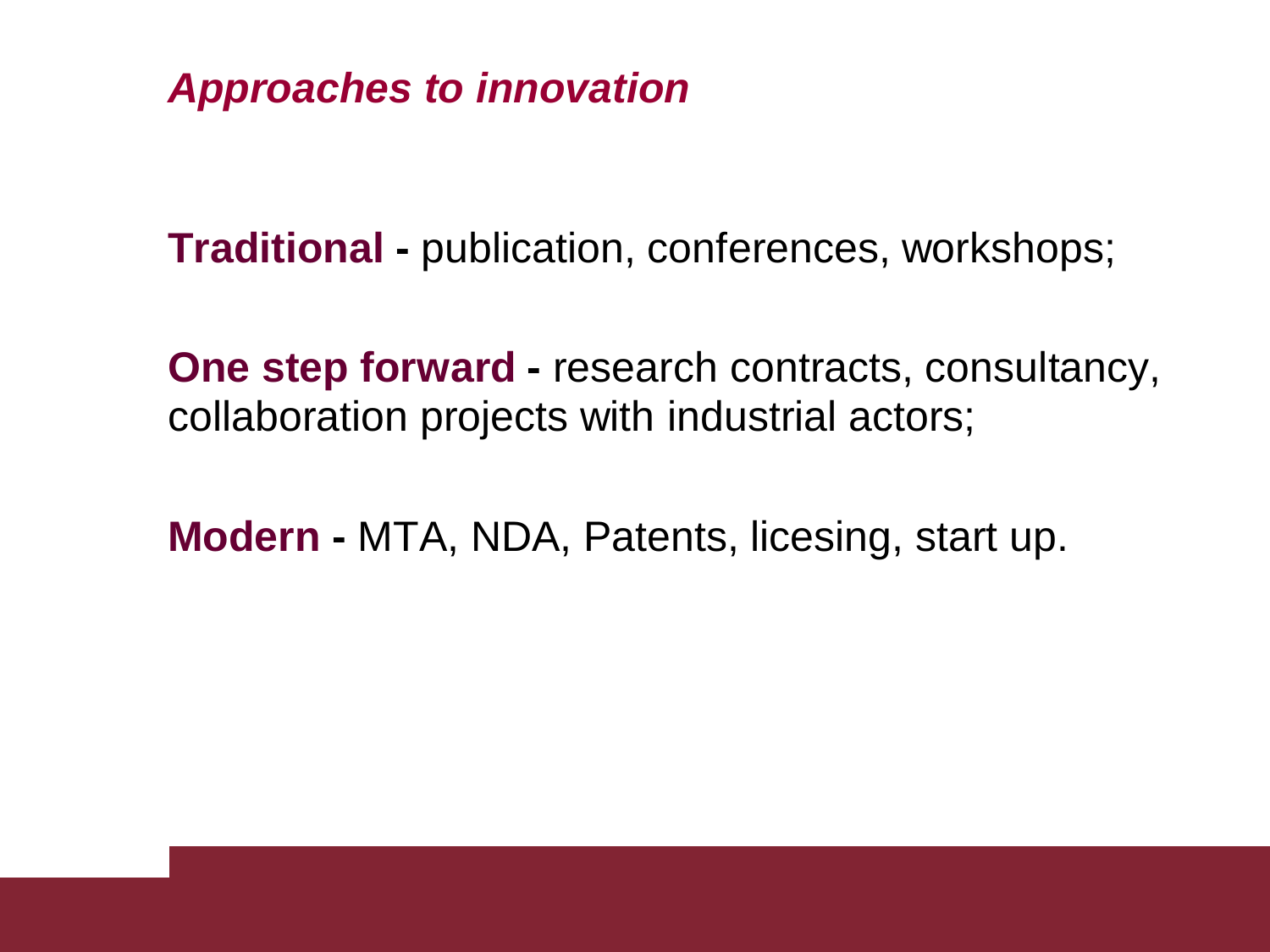#### *Patent as a value*

- **a granted patent attests to the originality of their research**
- **an exploited patent demonstrates solidly the usefulness of their scientific work**
- **an exploited patent generates a virtuous circle of funding**

According to the italian law the researcher is always the owner of the patent, he can assign the patent to the Insitution he belongs to, but he never loses his moral rights on it (Professor's Privilege)

- Sapienza drew up **guidelines** concerning:
	- $\checkmark$  Field of application
	- $\checkmark$  Players involved
	- $\checkmark$  Rules about procedures, duties and management

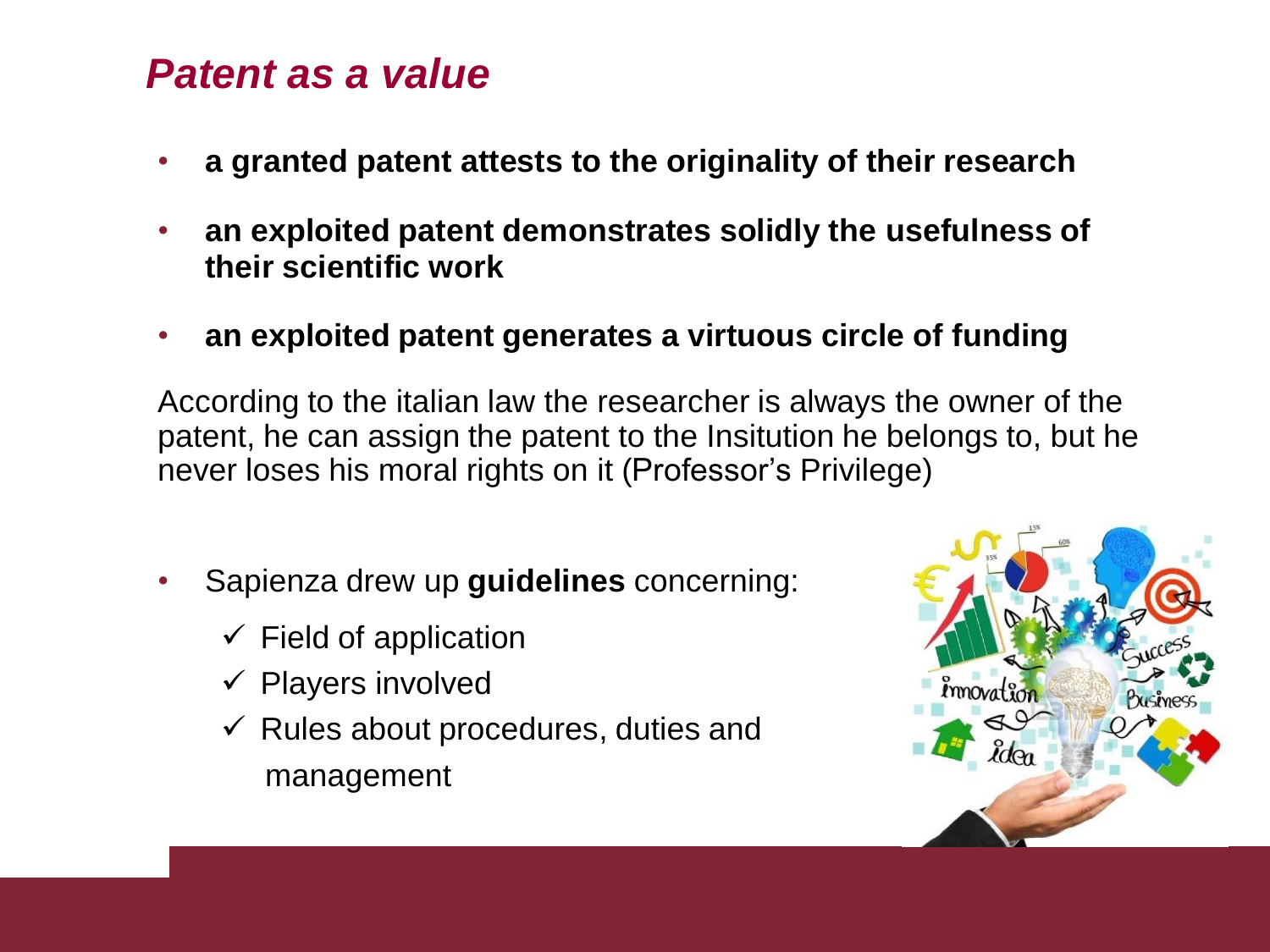# *Filing a patent with Sapienza: procedure*

- The researcher delivers an application form containing the abstract of the research
- Evaluation by the Sapienza Patent Commitee on the patentability
- If positive, filing of the patent with the support of patent consultants that acts by proxy of Sapienza
- In case of commercialization the researcher obtains 70% of the value, the remaining 30% goes to fund the research in Sapienza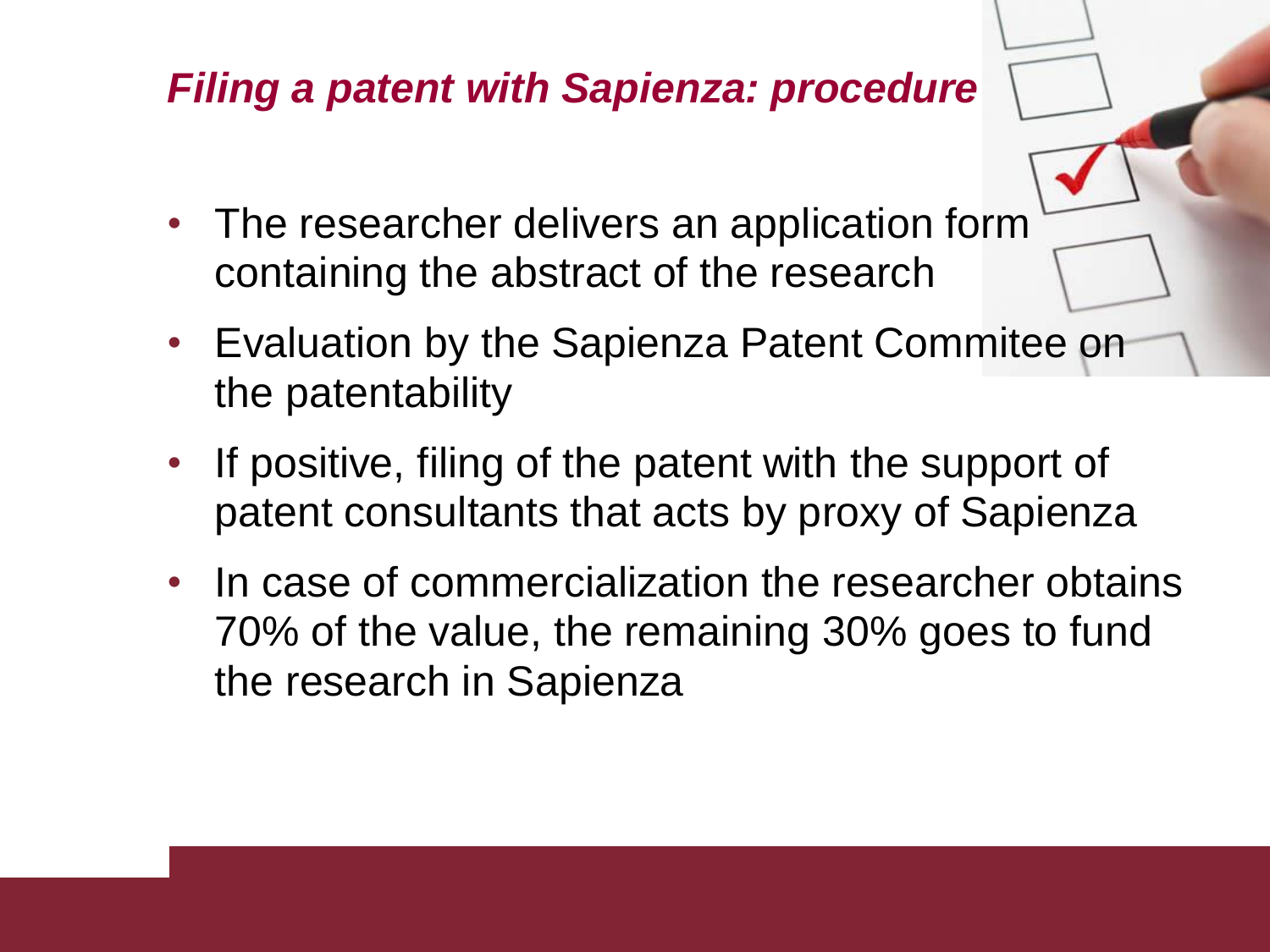### *Sapienza Patents Portfolio*

Patents' Field of application (%)



#### 290 patent families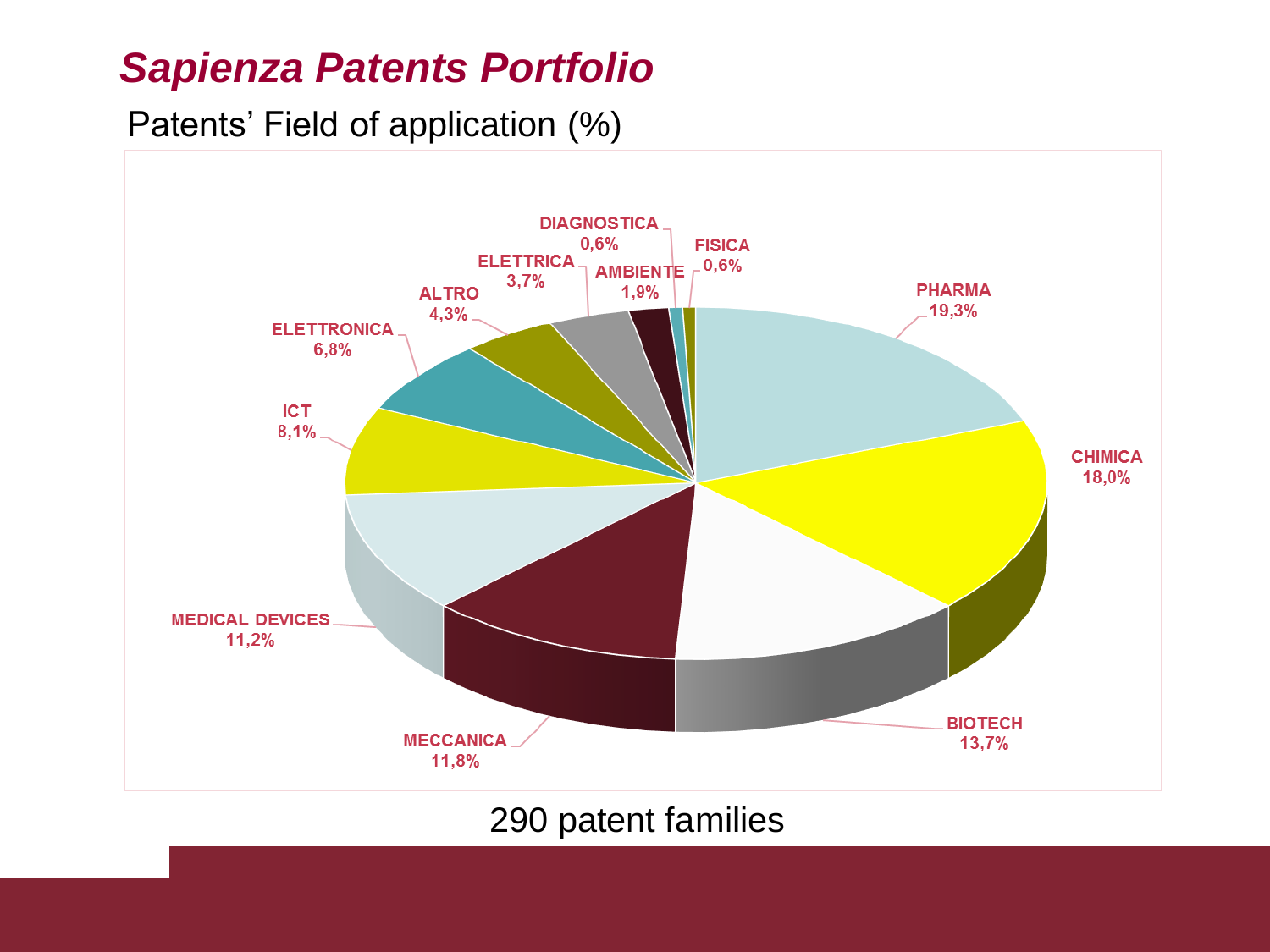### *Sapienza Patents Portfolio*

Distribution of Sapienza license agreements by scientific area



The attractiveness of Sapienza patents goes beyond national barriers: 60% of the license contracts are signed with foreign companies.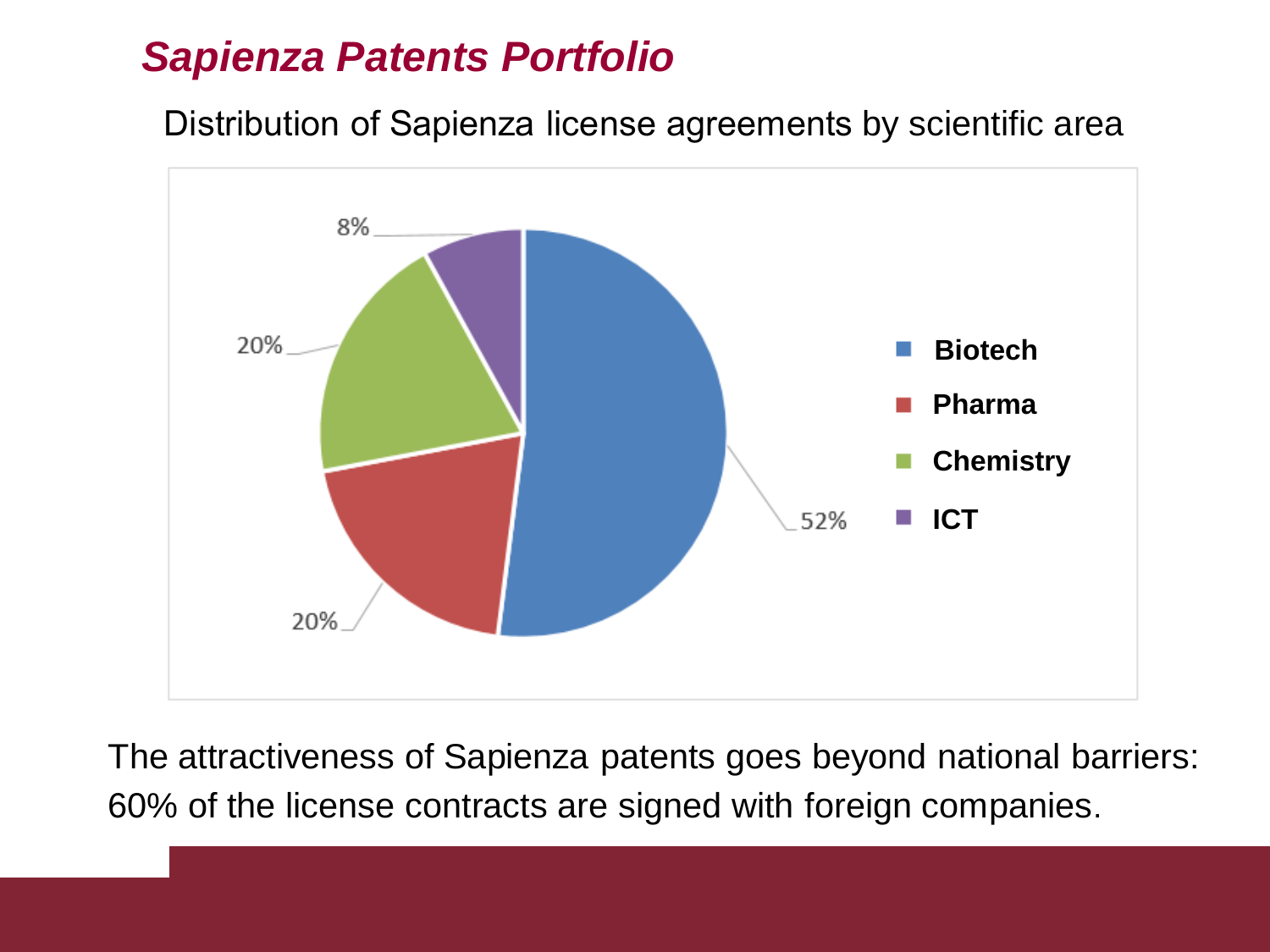### *The TT procedure to support the inventors*

- The procedure is focused to established the most **active cooperation between the office and the inventors** starting from the first meetings, after the filing of the patent
- In the **scouting phase** the office points out companies which might be interested in the patent. The inventor cooperation is strategic to achieve this goal
- The next step is to **contact the selected companies**, signing with them a **confidential agreement** regarding the patent and the patented technology
- Inventors can also personally get in contact with companies and, in this case will promptly give information to the Office in order to have its support in managing **commercial negotiations**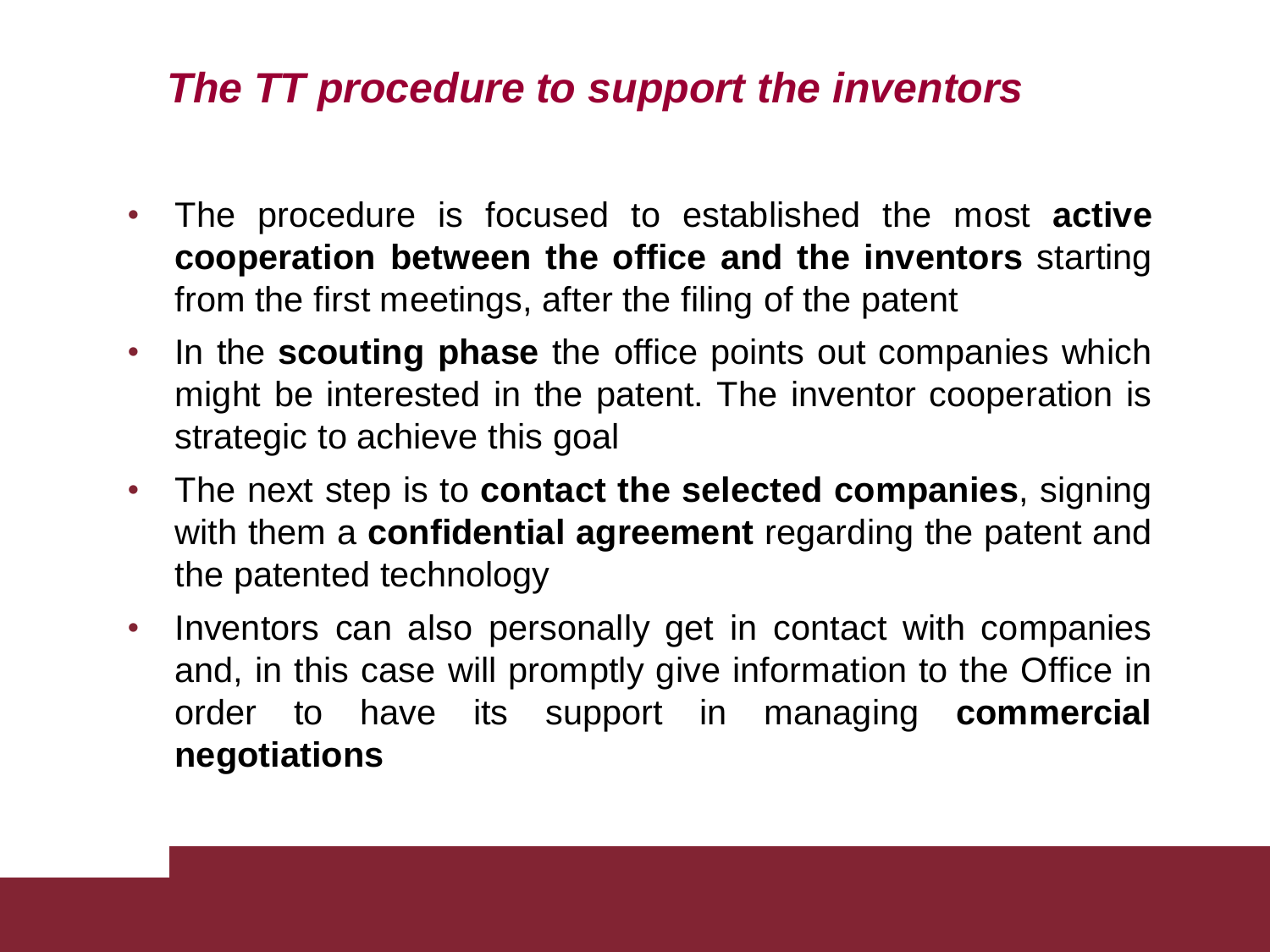## *Patent's output*

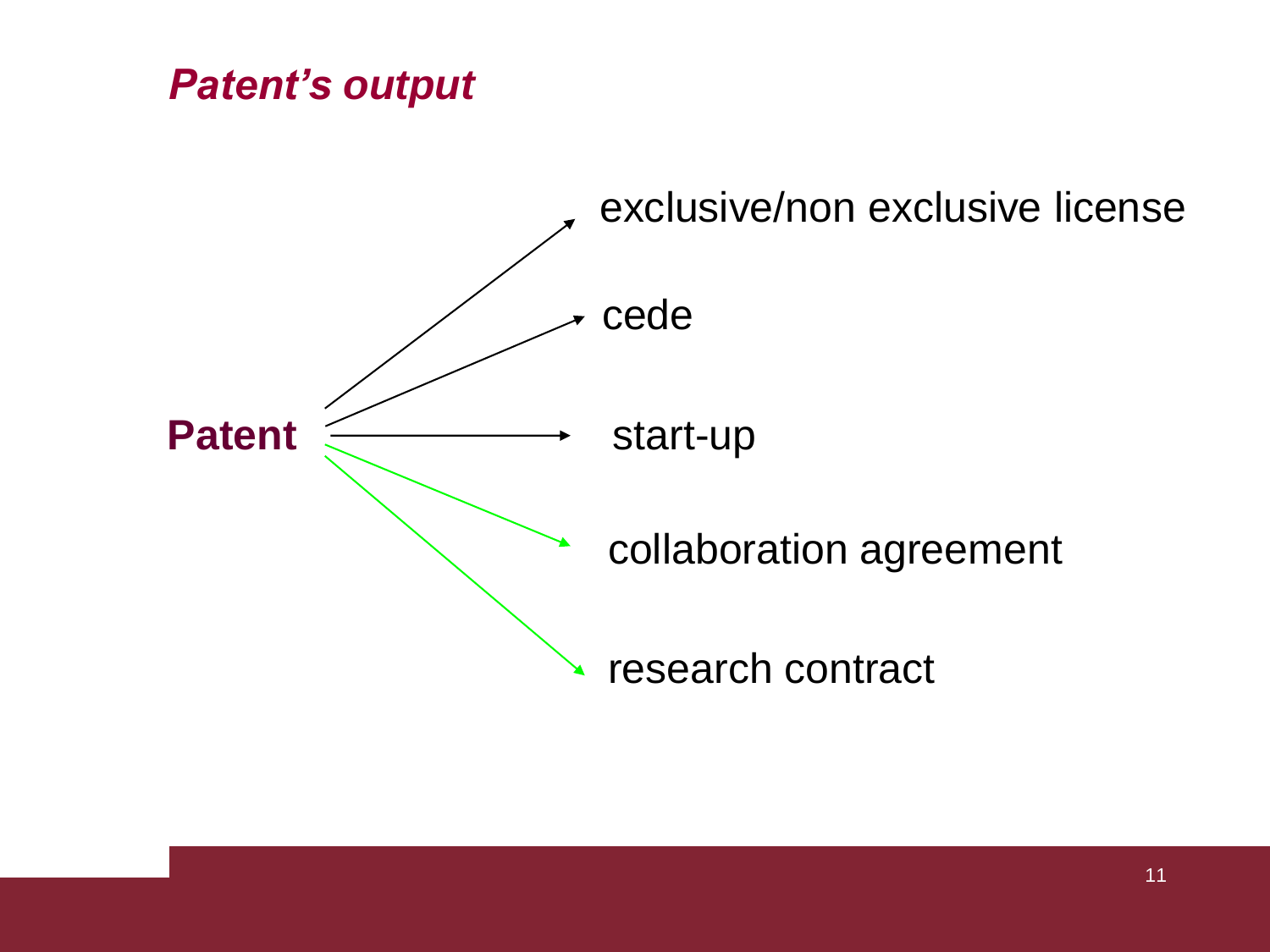# *The key points of a licensing contract*

- Initial fee or lump sum
- Royalties payment (usually % on net sales)
- Annual fees or milestones if present
- Patent's costs to be paid by the licensee
- Drafting a research collaboration agreement to finance future developments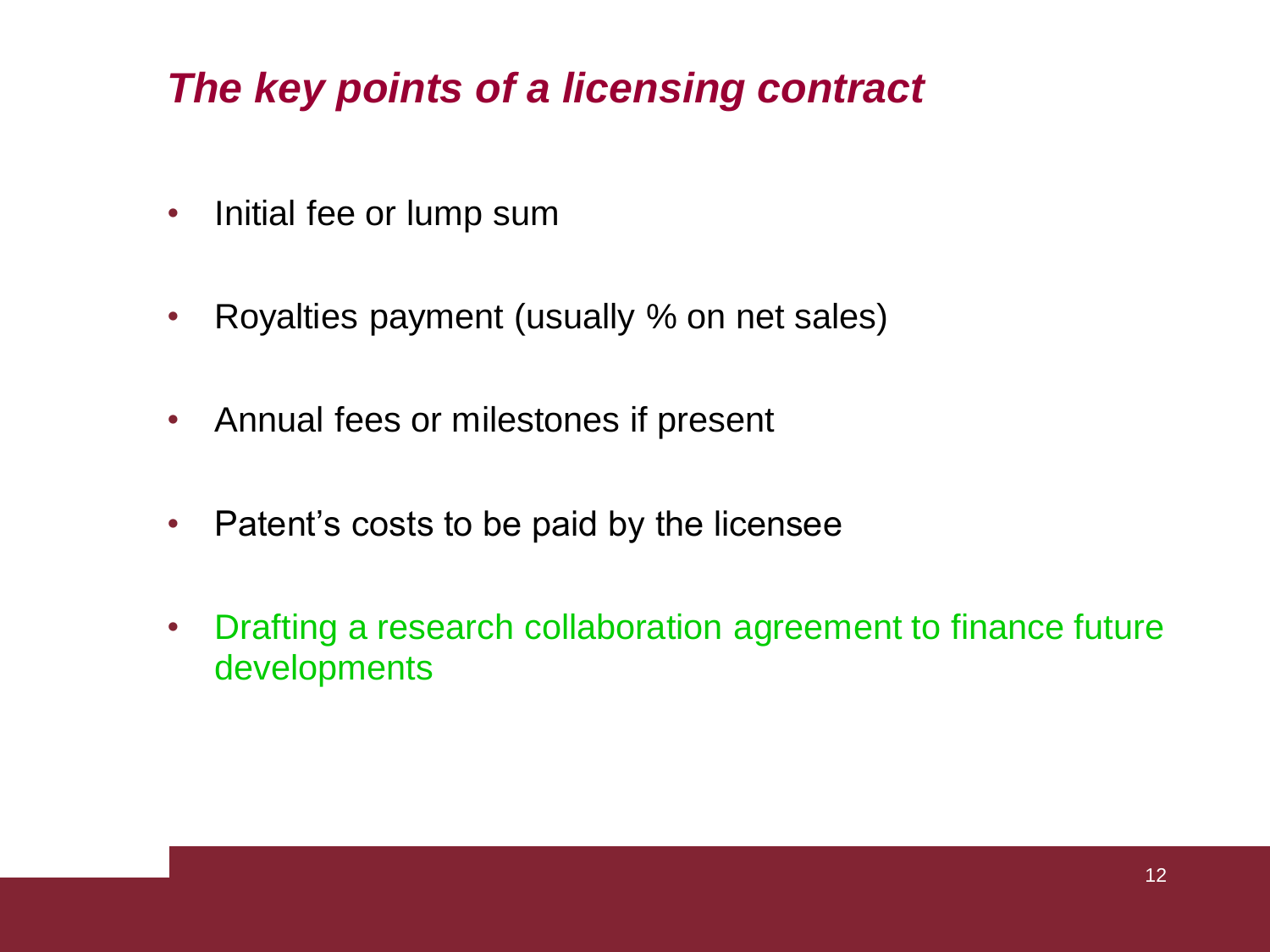# *Sapienza's Start Up: an overview*

- The start up companies of Sapienza University of Rome are **newly created**, **privately held companies**, supported by the university, created to **produce goods and services** resulting from the activities carried out **in an academic context** (by professors, researchers, students, PhD students, scholarship students, fellows and all types of contract employees) that have a **potential for commercial exploitation**.
- The creation of a start up company is a Technology Transfer tool, an alternative to licensing, characterised by the creator's personal commitment to achieving results through the **planning, implementation and realisation of an entrepreneurial business**.
- It is the most appropriate means of technology transfer when the following conditions apply:
	- $\checkmark$  the **technology** behind the business plan, and the relative market, are so **specialised** that they limit the opportunities and the full effectiveness of an exploitation of the invention through licensing;
	- the **market is not yet "ready"** to receive and take full advantage of the technology developed, and therefore the needs and relative market **must be created**.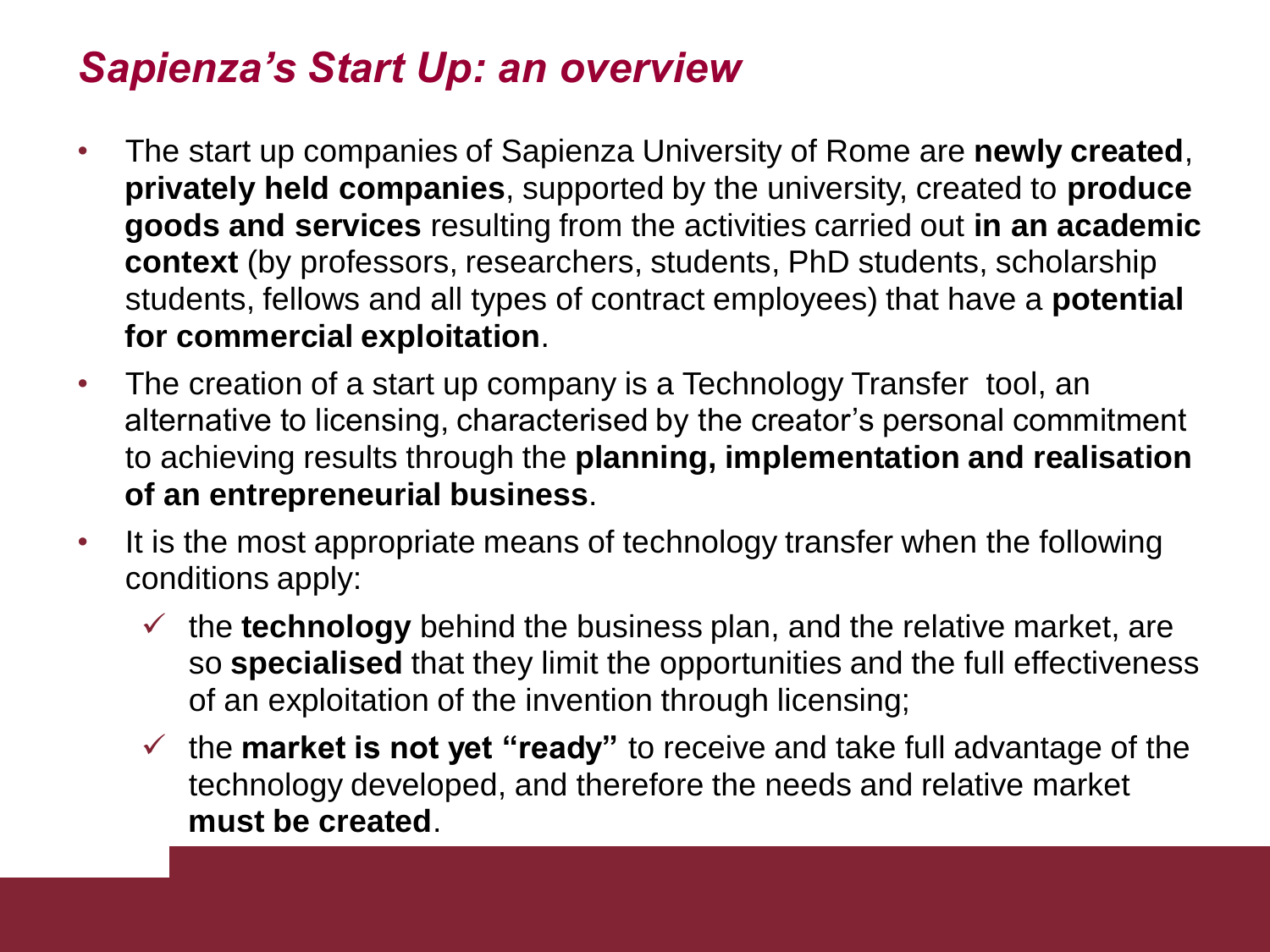# *Sapienza's Start Up: services and goals*

The start up tool is one of the most effective methods to transfer knowledge and technology by creating more synergies among different stakeholders and fostering a virtuous cycle that involves university - industry - local administration and the surrounding territory

Sapienza's strategical actions:

- $\rightarrow$  Elaboration of educational processes (both formal and informal) promoting innovative ideas and selfenterpreneurship of students, graduates, young researchers
- $\rightarrow$  Mentoring and advising for the academic start up creation processes
- $\rightarrow$  Technological assessment and market analysis
- $\rightarrow$  Support to existing start up and networking with enterprises, private capitals, various stakeholders and PA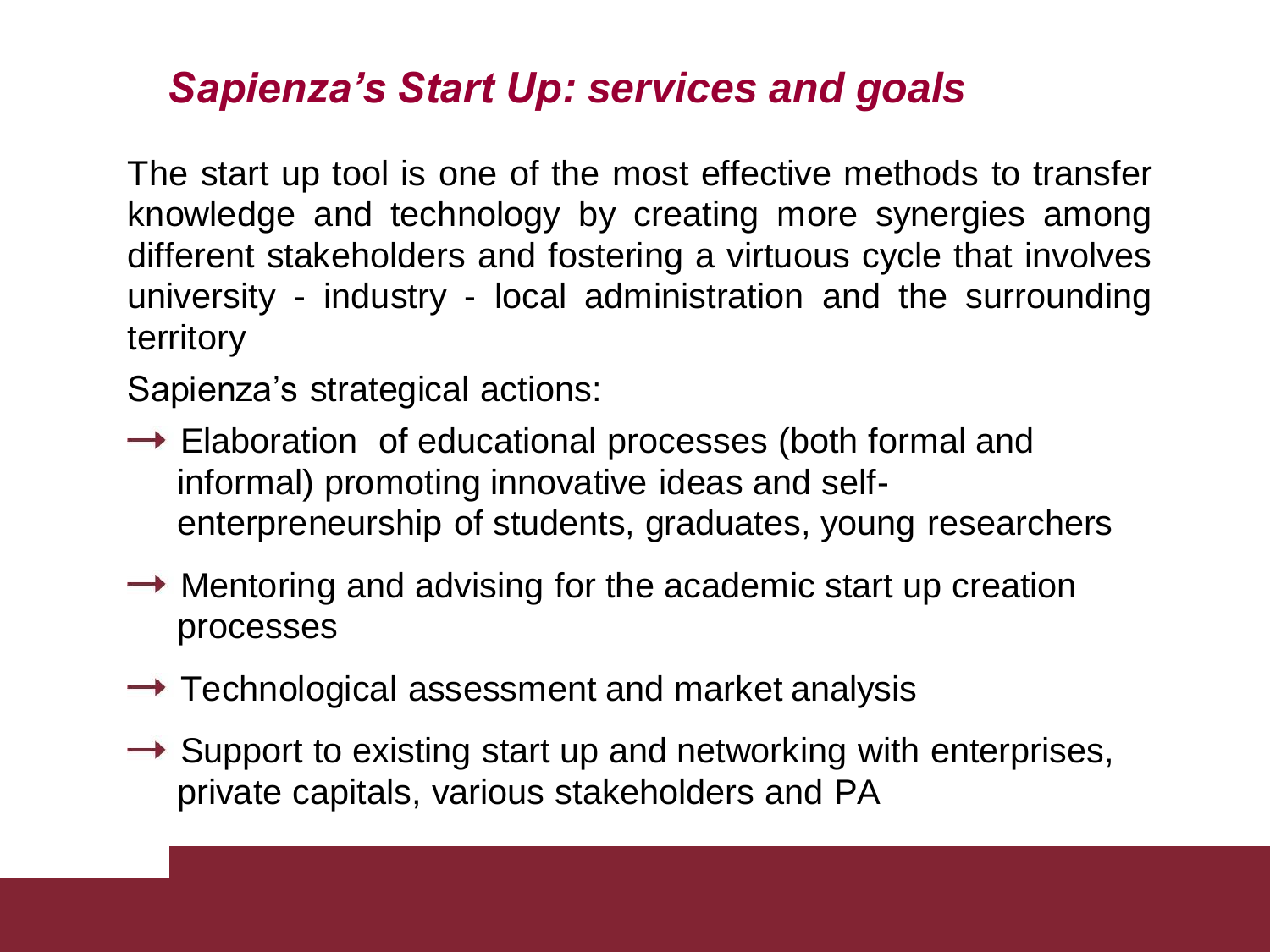### *Start Up of Sapienza University: highligths*

- many start-up are hosted by the University which gives to the company its facilities (labs, instruments, spaces ) while they still keep a close relationship with their research group
- since 2011 Sapienza pays specific attention to students and young researchers, fostering their entrepreneurial vocation and interdisciplinary approach
- Sapienza annually organizes competitions among students and awards for the presentation of innovative ideas, financing grants and supporting them in their business plan identification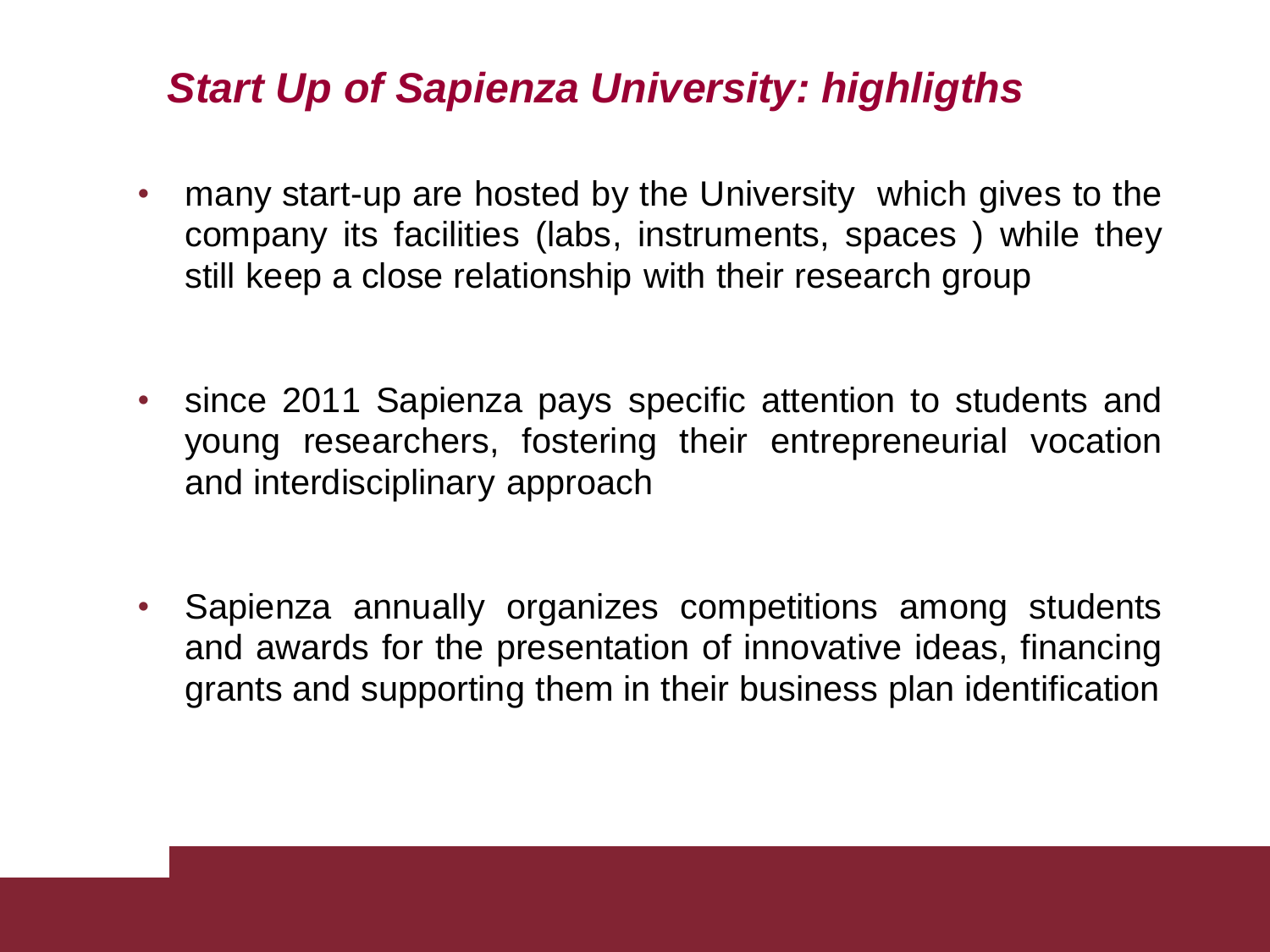# *Start Up of Sapienza University*

- **21** Start Up of Sapienza University up today
- generated a total employment of **55 units**
- Turnover of **7 million euros**